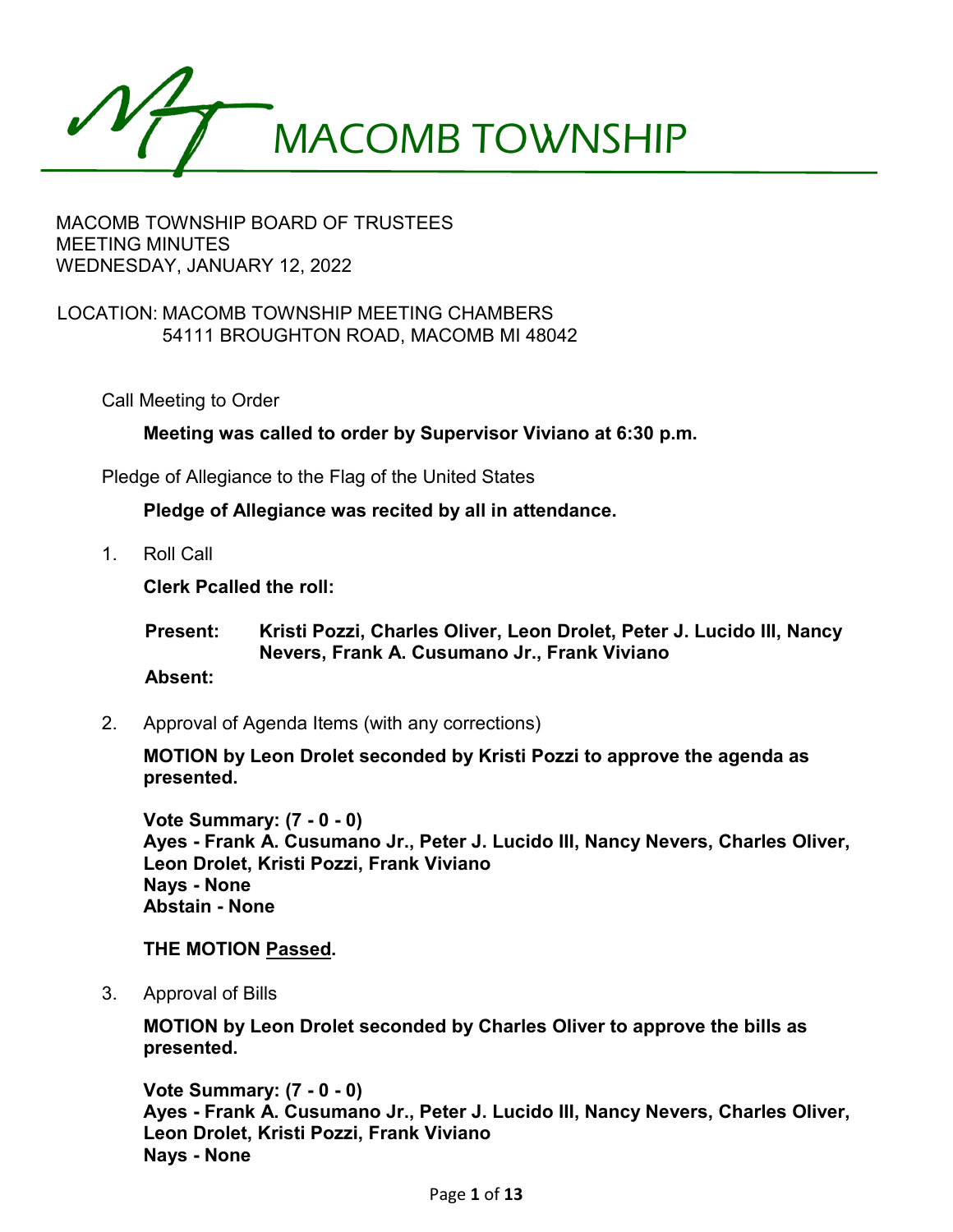### **Abstain - None**

## **THE MOTION Passed.**

4. Approval of Previous Meeting Minutes from December 21, 2021

**MOTION by Kristi Pozzi seconded by Leon Drolet to approve meeting minutes from December 21, 2021 as presented.**

**Vote Summary: (7 - 0 - 0) Ayes - Frank A. Cusumano Jr., Peter J. Lucido III, Nancy Nevers, Charles Oliver, Leon Drolet, Kristi Pozzi, Frank Viviano Nays - None Abstain - None**

**THE MOTION Passed.**

### **PUBLIC COMMENTS, AGENDA ITEMS ONLY - (3 MINUTE TIME LIMIT)**

There were no public comments.

#### **CONSENT AGENDA ITEMS:**

**MOTION by Leon Drolet seconded by Peter J. Lucido III to approve the Consent Agenda items as presented.**

**Vote Summary: (7 - 0 - 0) Ayes - Frank A. Cusumano Jr., Peter J. Lucido III, Nancy Nevers, Charles Oliver, Leon Drolet, Kristi Pozzi, Frank Viviano Nays - None Abstain - None**

### **THE MOTION Passed.**

- 5. Water and Sewer Department
	- a. Request to Approve the Revised Invoice; Lakeview Contracting, Inc., for the work to lower the watermain in conjunction with the Macomb County Department of Roads Culvert Replacement Work, 24 Mile Road & Romeo Plank Road. Macomb Ditch. Section 17 (\$24,980.00)
- 6. Engineering Department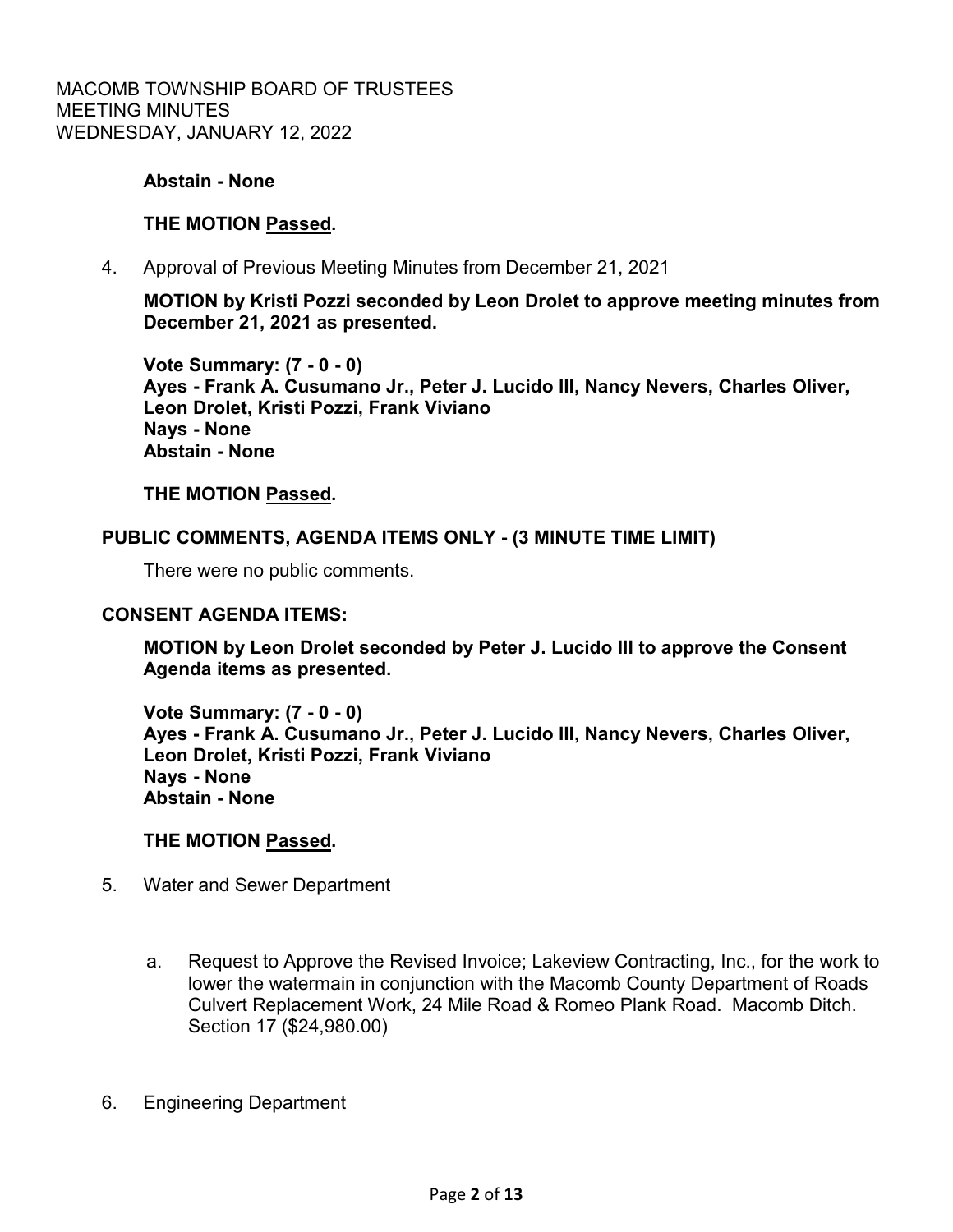- a. Request to Approve Pathway Abeyance for 21790 23 Mile Road, 21660 23 Mile Road, and 50875 Card Road (Parcel Nos. 08-22-200-015, 08-22-200-005, and 08-22-200-014)
- b. Request to Approve Pathway Abeyance for 23680 26 Mile Road, 56750 Fairchild Road, and 56730 Fairchild Road (Parcel Nos. 08-01-126-005, 08-01-126-020, and 08-01-126- 021)
- 7. Human Resources Department
	- a. Request for a Medical Leave of Absence Fire Department EE # 1106
	- b. Request for Family & Medical Leave of Absence EE # 188
	- c. Request for Family & Medical Leave of Absence EE# 2416
	- d. Request for Family & Medical Leave of Absence EE# 2410
- 8. Clerk's Office
	- a. Request to Attend 2022 Michigan Association of Municipal Clerks Institute

## **NEW BUSINESS:**

## **ENGINEERING DEPARTMENT:**

9. Request to Schedule Public Hearing for Street Lighting SAD Amended Resolution for Villas of Villagio Condominium for February 9, 2022

## **MOTION by Kristi Pozzi seconded by Charles Oliver to Schedule Public Hearing for**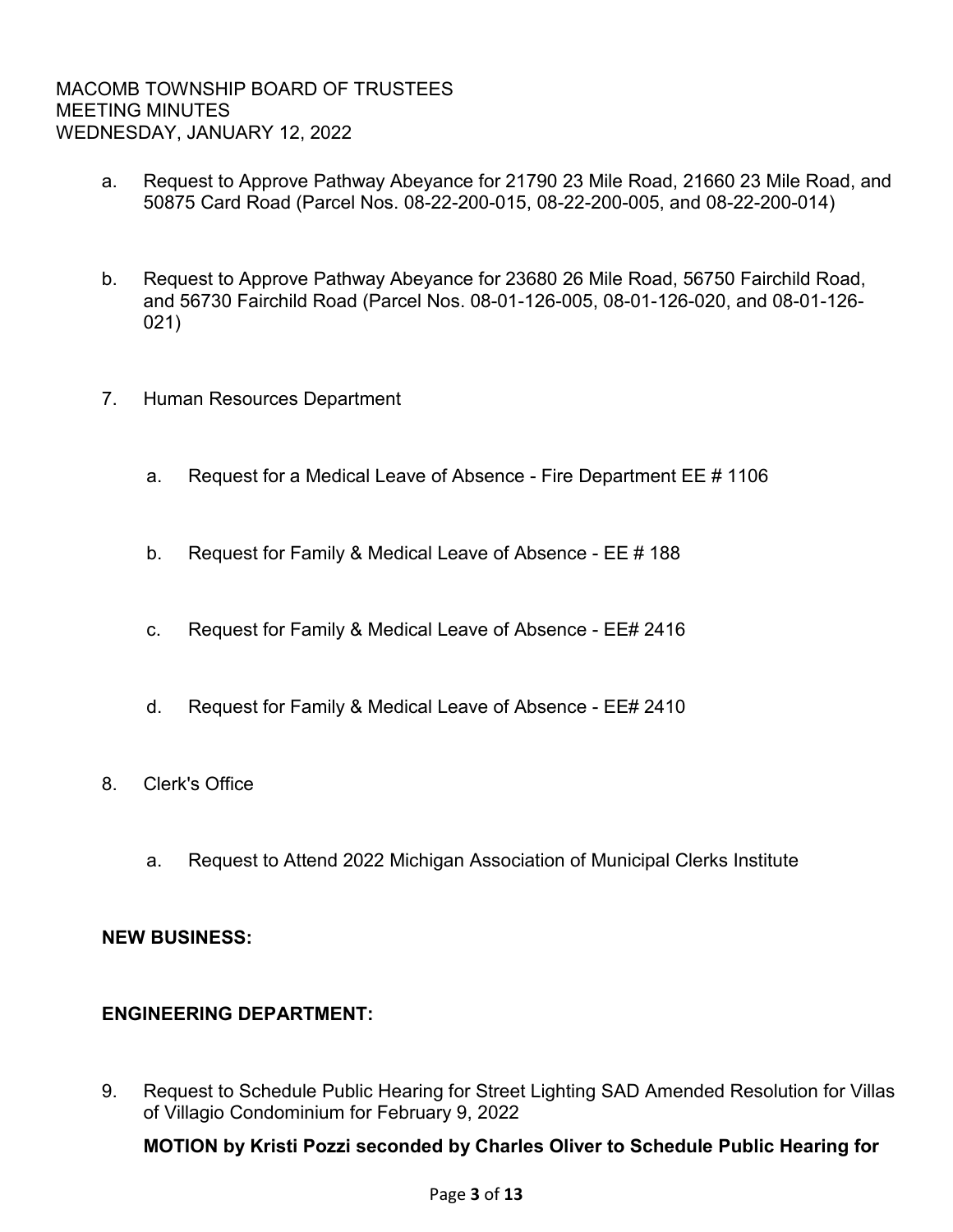> **Street Lighting SAD Amended Resolution for Villas of Villagio Condominium for February 9, 2022.**

**Roll Call Vote Summary: (7 - 0 - 0) Ayes – Kristi Pozzi, Charles Oliver, Frank A. Cusumano Jr., Peter J. Lucido III, Nancy Nevers, Leon Drolet, Frank Viviano Nays - None Abstain - None**

**THE MOTION Passed.**

## **HUMAN RESOURCES DEPARTMENT:**

10. Request to approve amended Employment Agreement

**MOTION by Leon Drolet seconded by Peter J. Lucido III to Approve the amended Employment Agreement for the position of Confidential Assistant to the Township Supervisor.**

**Vote Summary: (7 - 0 - 0) Ayes - Frank A. Cusumano Jr., Peter J. Lucido III, Nancy Nevers, Charles Oliver, Leon Drolet, Kristi Pozzi, Frank Viviano Nays - None Abstain - None**

**THE MOTION Passed.**

## **PLANNING AND ZONING DEPARTMENT:**

11. Request to approve the General Design Plan; Freemont PUD - Permanent Parcel #08-35- 100-004; Located on the southeast corner of 21 Mile Road and Card Road; Section 35; MM 21 Card, LLC, Petitioner

**MOTION by Charles Oliver seconded by Leon Drolet to accept the Planning Commission's recommendation of approval for the General Design Plan and PUD agreement for; Freemont PUD - Permanent Parcel #08-35-100-004; Located on the southeast corner of 21 Mile Road and Card Road; Section 35.**

**Vote Summary: (7 - 0 - 0) Ayes - Frank A. Cusumano Jr., Peter J. Lucido III, Nancy Nevers, Charles Oliver, Leon Drolet, Kristi Pozzi, Frank Viviano Nays - None Abstain - None**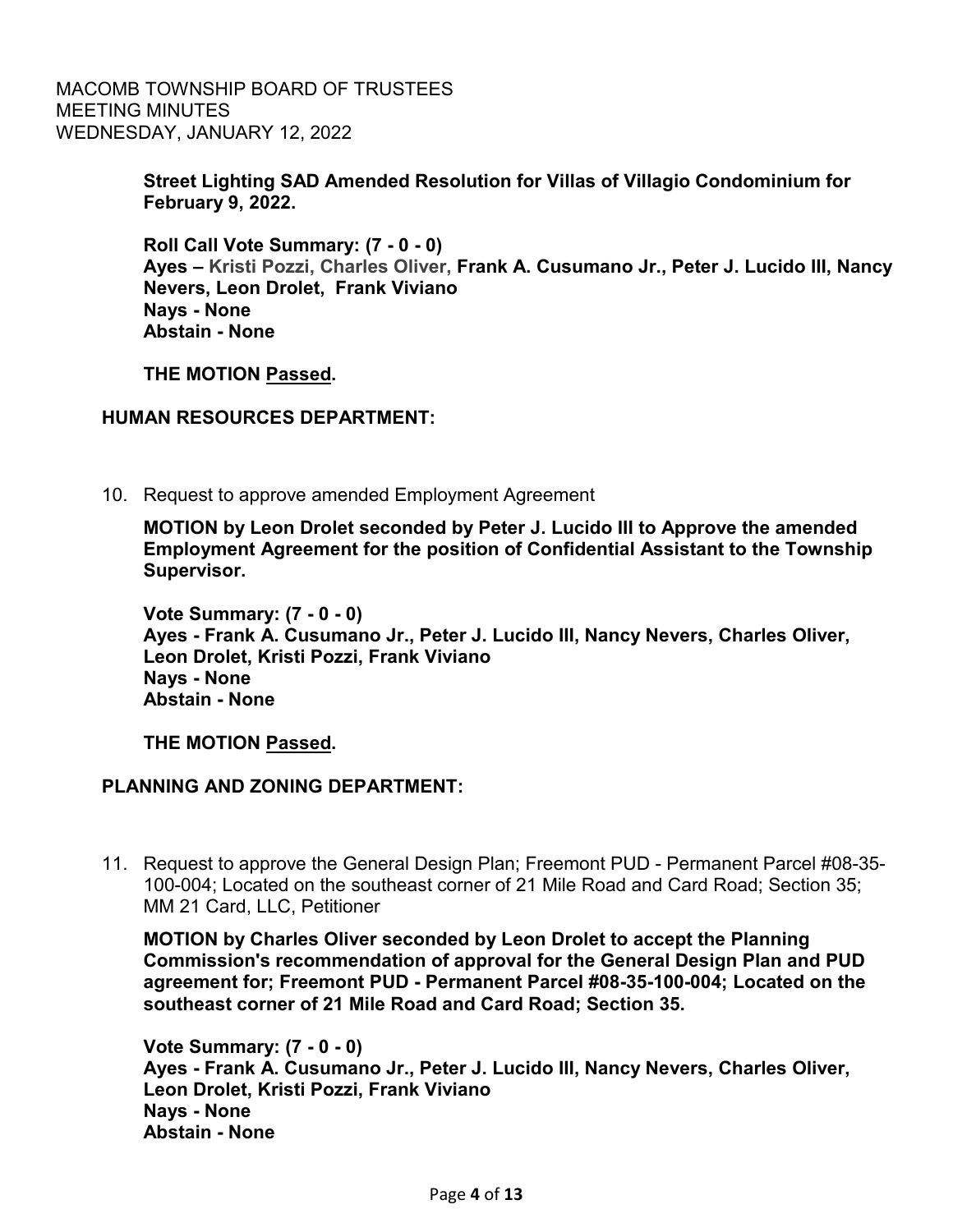## **THE MOTION Passed.**

12. Request to approve the Revised Final Plan; Wellington Estates - Permanent Parcel #08- 16-100-024; Located on the south side of 24 Mile Road, 1/4 mile east of Romeo Plank; Section 16; TRE Development, Petitioner

**MOTION by Leon Drolet seconded by Nancy Nevers to accept the Planning Commission's recommendation of approval for the revised Final plan; Wellington Estates Permanent Parcel #08-16-100-024; Located on the south side of 24 Mile Road, 1/4 mile east of Romeo Plank; Section 16.**

**Vote Summary: (7 - 0 - 0) Ayes - Frank A. Cusumano Jr., Peter J. Lucido III, Nancy Nevers, Charles Oliver, Leon Drolet, Kristi Pozzi, Frank Viviano Nays - None Abstain - None**

## **THE MOTION Passed.**

13. Request to approve the Final Plan for Pheasant Run Phase I; Located on the south side of 25 Mile, west of Broughton Road; Permanent Parcel #08-09-126-002

**MOTION by Kristi Pozzi seconded by Leon Drolet to approve the Final Plan for Pheasant Run Phase I; Located on the south side of 25 Mile, west of Broughton Road; Permanent Parcel #08-09-126-002.**

**Vote Summary: (7 - 0 - 0) Ayes - Frank A. Cusumano Jr., Peter J. Lucido III, Nancy Nevers, Charles Oliver, Leon Drolet, Kristi Pozzi, Frank Viviano Nays - None Abstain - None**

**THE MOTION Passed.**

## **CLERK'S OFFICE:**

14. Request to Schedule a Public Hearing for the establishment of an Industrial Development District for Unit 27 of the Regency Commerce Center

**MOTION by Kristi Pozzi seconded by Charles Oliver to set a public hearing date for February 9, 2022 to review the establishment of an Industrial Development District application submitted by the HOCO Group, LLC, for 17201 Leone Drive, Parcel ID No. 08-17-344-027.**

**Vote Summary: (7 - 0 - 0) Ayes - Frank A. Cusumano Jr., Peter J. Lucido III, Nancy Nevers, Charles Oliver,**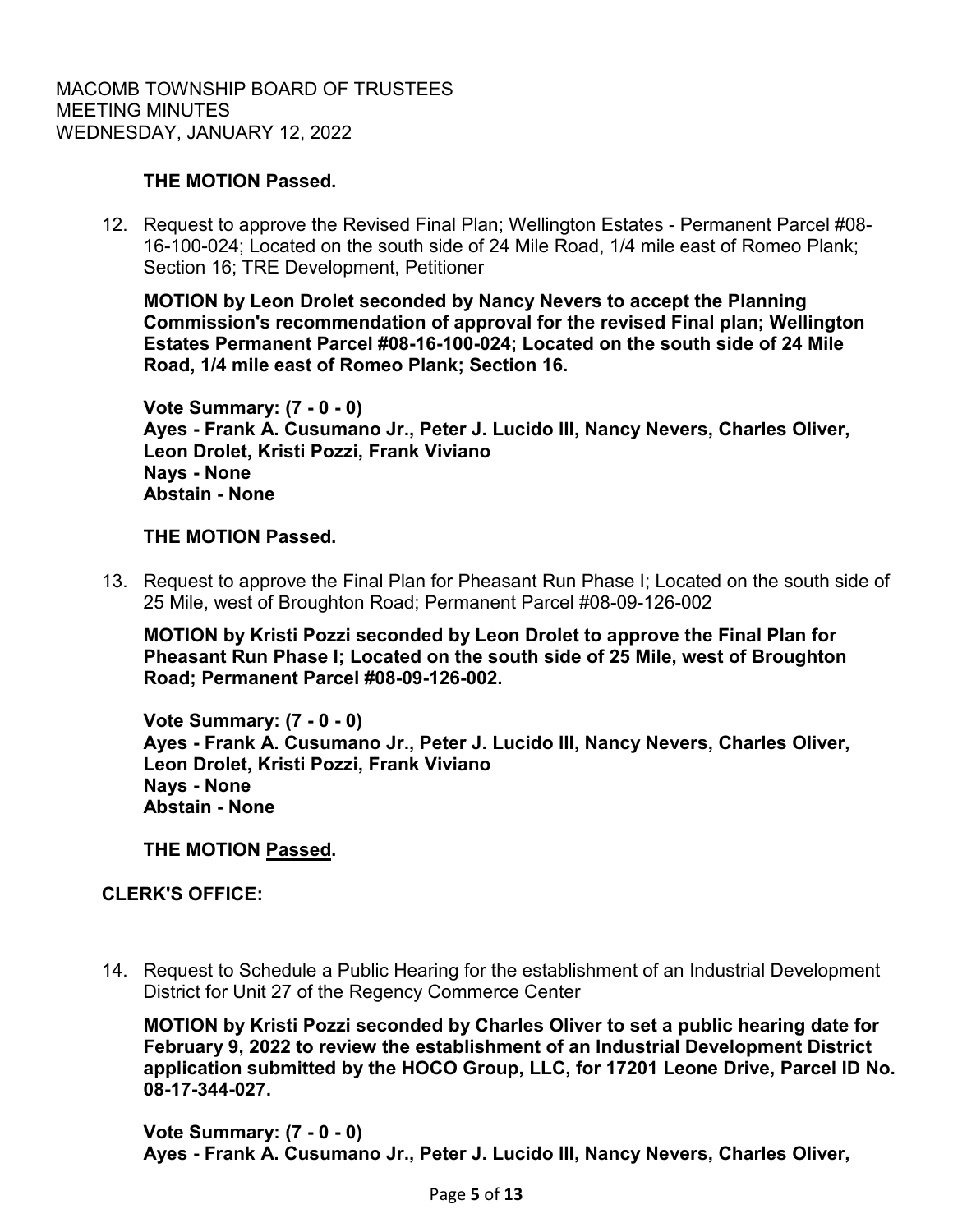> **Leon Drolet, Kristi Pozzi, Frank Viviano Nays - None Abstain - Non**

**THE MOTION Passed.**

# **ASSESSING DEPARTMENT:**

15. Resolution to Adopt 2022 Real Property Tax Poverty Exemption Guidelines

# **TOWNSHIP OF MACOMB COUNTY OF MACOMB, STATE OF MICHIGAN REAL PROPERTY TAX POVERTY EXEMPTION RESOLUTION**

Memorandum of Resolution made and adopted at a Regular Meeting of the Board of Trustees of Macomb Township, Macomb County, Michigan, held in the Macomb Township offices on Wednesday the  $12<sup>th</sup>$  of January, 2022.

MEMBERS PRESENT: Viviano, Pozzi, Drolet, Cusumano, Lucido, Nevers, Oliver MEMBERS ABSENT: None

The following preamble and resolution were offered by Member Drolet and supported by Member Lucido:

Whereas, Section 211.7u of Act No. 206 of the Public Acts of 1893, as amended, provides that the homestead of a person who, in the judgment of the Board of Review, by reason of poverty, is unable to contribute toward the public charges are eligible for exemption in whole or in part from taxation under the Act; and,

Whereas, said section provides certain eligibility requirements for exemption under said section; and,

Whereas, said section requires that an applicant meet the prior tax year federal poverty income standards as defined and determined annually by the United States Office of Management and Budget or alternative guidelines adopted by the governing body of the local assessing unit; provided, however, such alternative guidelines do not provide income eligibility requirements less than the federal guidelines; and,

Whereas, the Board of Trustees of the Township of Macomb is the governing body of the local assessing unit; and,

NOW, THEREFORE, BE IT RESOVED that the following standards be adopted in relation to applications for the Real Property Poverty Exemptions:

In order to qualify for the Poverty Exemption, the claimant MUST meet all of the following requirements. It may be possible that a claimant meets the income standard for the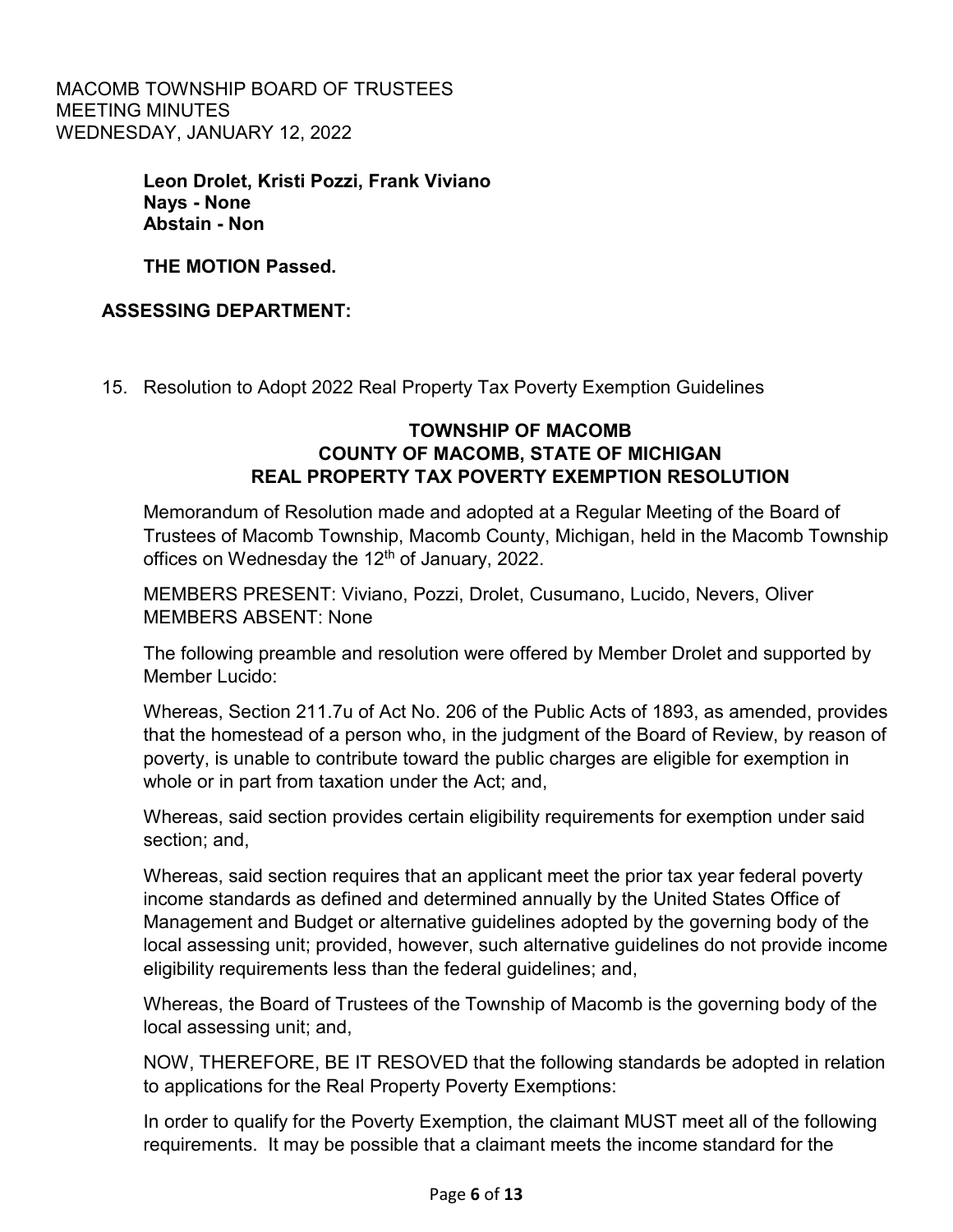Poverty Exemption but not meet the asset standard or other standards as set forth in these guidelines. In this instance the claimant would NOT qualify for the exemption even though the income standard was met.

The Board of Review shall follow these guidelines when granting or denying a Poverty Exemption. The same standards shall apply to each claimant in the Township for the assessment year. If a person meets all eligibility requirements in statute, the Board of Review must grant a full exemption equal to a 100% reduction in taxable value OR a partial exemption equal to a 25% or 50% reduction in taxable value OR any other percentage of reduction in taxable value approved by the State Tax Commission.

In granting Poverty Exemptions, the Board of Review realizes that this represents a shift of those property taxes exempted to the other taxpayers of the Township. Poverty exemptions are intended to assist those who are in temporary financial straits and are NOT intended as a permanent subsidy. Poverty exemptions shall apply only to the applicant's qualified homestead and the property must be classified RESIDENTIAL for property tax purposes. Under no circumstances shall a poverty exemption be granted or apply to the property of a business, partnership or corporation.

The amount of relief due to hardship that will be granted by the Board of Review for any qualifying applicant shall not exceed the amount as determined by the TOWNSHIP OF MACOMB HARDSHIP EXEMPTION INCOME LEVEL CALCULATION REPORT.

To be eligible for exemption by reason of poverty, a person shall do all of the following on an annual basis:

Applicants MUST be an owner of and occupy as a homestead (as defined by MCL 211.7dd) the property for which an exemption is being requested. Vacant, unplatted, contiguous land shall not qualify as homestead property for purposes of these guidelines.

- 1. Applicants MUST complete in its entirety a "Hardship Exemption Application" with the Board of Review on a form provided by the Assessing Department. Applications are to be filed after January 1<sup>st</sup> and before the day prior to the last day of the March, July or December Board of Review meetings for that assessment year. Incomplete applications and/or applications of taxpayers not meeting the eligibility requirements will be returned to the Applicant and will not be considered by the Board of Review. Qualified Applicants, or their authorized Representative, must appear in person before the Board of Review in order to be considered for relief due to financial hardship. Applicants who wish to send a Representative to appear on their behalf must provide them with a Notarized Letter of Authorization. The Representative will be required to present photo identification along with the letter. Applicants meeting all eligibility requirements will be scheduled for an appointment to appear before the Board of Review.
- 2. Applicants MUST provide copies of the following forms, including all supporting documents and schedules, for ALL PERSONS RESIDING IN THE HOUSEHOLD, filed in the immediately preceding year or in the current year: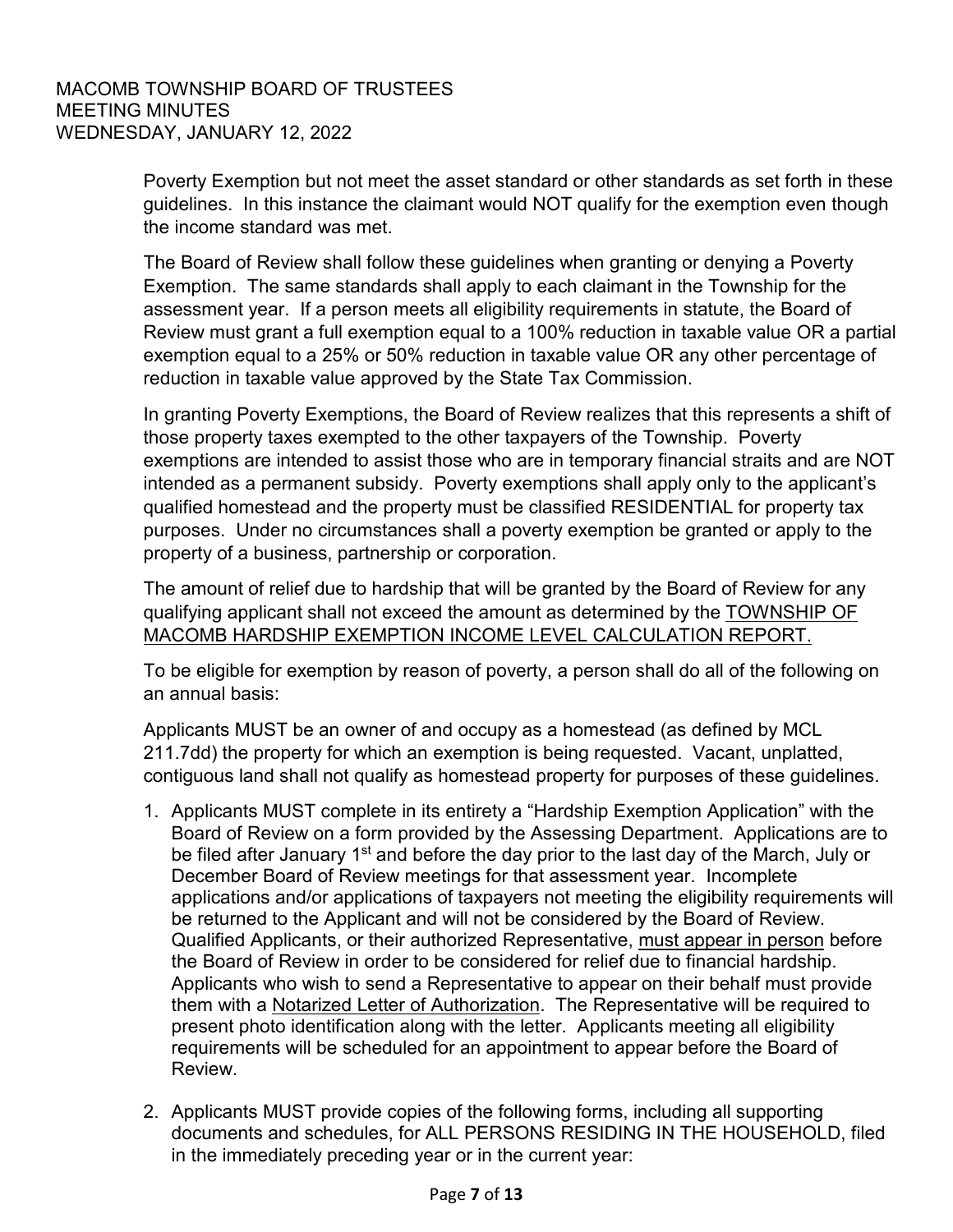- Federal Income Tax Returns (1040 or 1040A) *(Applicants MUST file this tax return even if they owe no income tax or are not required to file a Federal Income Tax Return if they meet the requirements for receiving an Earned Income Tax Credit).*
- Signed Federal Form 4506-T: Request for Transcript of Tax Return
- State of Michigan Income Tax Returns (MI-1040) *(Applicants MUST file this tax return even if they owe no income tax or are not required to file a Michigan Income Tax Return if they were granted a Federal Earned Income Tax Credit. The State will provide a 6% supplemental EITC when the Applicant files his/her State Income Tax Return).*
- If applicant did not file a Federal or State Income Tax return, they MUST complete and file an Income Tax Exemption Affidavit (Treasury Form 4988) for all persons residing in the residence who were not required to file in the current year or in the immediately preceding year, and who did not meet the qualifications for receiving an EITC.
- Michigan Homestead Property Tax Credit Claim (MI-1040CR)
- W-2 Forms
- Social Security Benefit Statement (form SSA-1099) for ALL PERSONS RESIDING IN THE HOUSEHOLD, who receive Social Security benefits.
- Proof of all sources of income if not included on the W-2 Forms, including any check stubs or receipts from contributions by relatives or other persons living in the household, or from State or Federal Government checks.
- Current year mortgage verification showing loan balance plus principal and interest payment amounts.
- Bank and/or credit union statements, for the current and immediately preceding six months, of ALL checking and savings accounts.
- Current credit reports for all persons residing in the household. (Credit reports are available at no cost to the applicant once per year from all 3 of the following credit reporting bureaus: Equifax, Experian and TransUnion. Free credit reports are available at myfreecreditreport.com)
- Statements for all household expenses and debt payments for the immediately preceding six months.
- A valid Michigan driver's license or other legal form of photo-identification, which indicates residing property address for all persons in the household.
- Copy of State of Michigan Registration for all vehicles.
- Copy of a deed, land contract, or other evidence of ownership of the property for which an exemption is requested.

The Township requires all Applicants to provide copies of their originally-filed tax returns and will not accept summary information reports or reproduced tax returns. Federal and State tax returns must be signed unless "e-filed" documents are included. The Township retains the right to request a copy of any household occupant's federal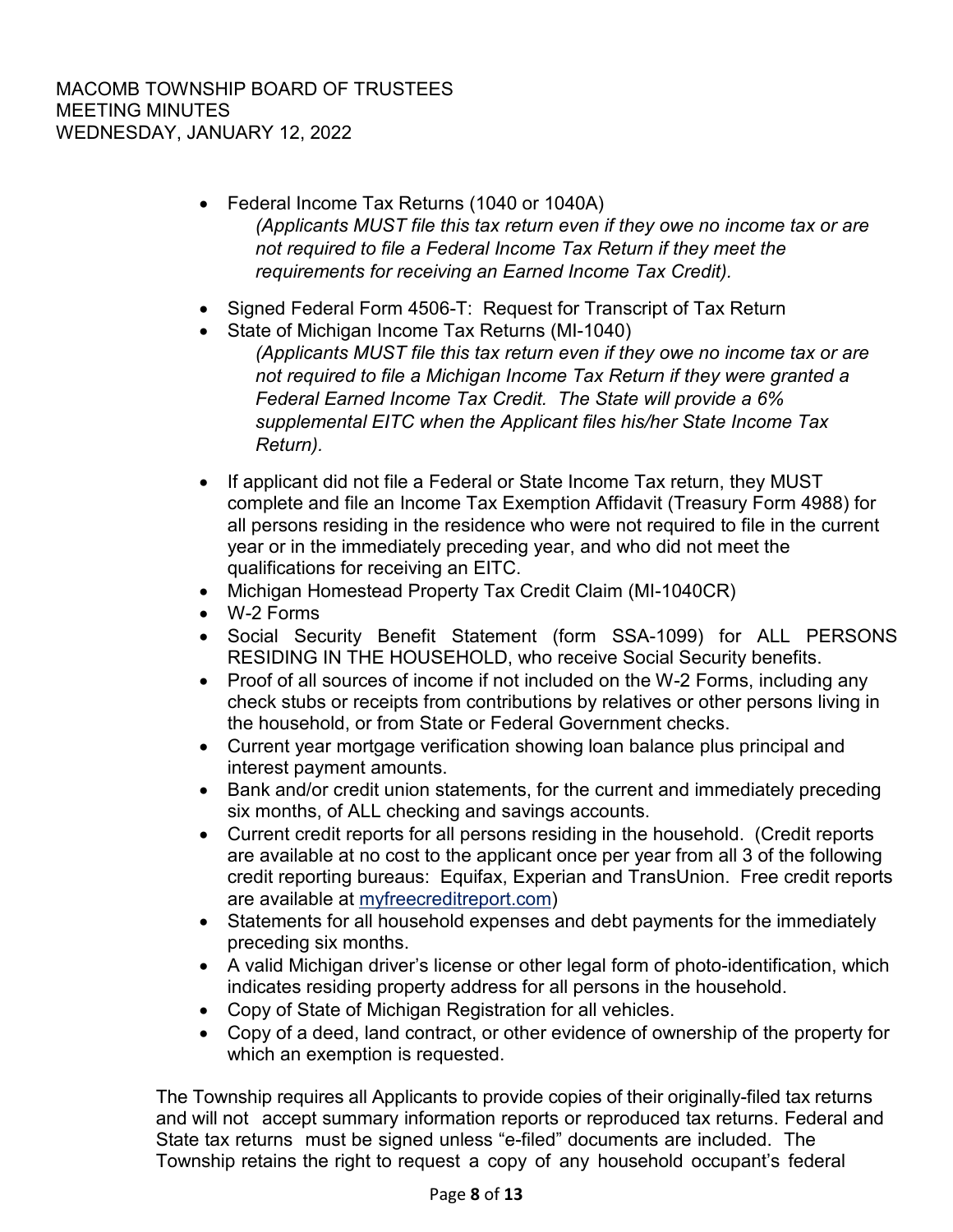income tax returns from the Internal Revenue Service or Michigan Income Tax Returns from the Department of Treasury pursuant to MCL 205.28, and all vehicle or titled asset registration information from the Secretary of State.

3. Applicants MUST meet poverty income standards determined by the Township of Macomb. These income standards shall be posted annually in the Department of Assessment and made available upon request at no charge. These income standards will be based upon the current year Federal Poverty Thresholds multiplied by a rate of 135% (1.35).

The Board of Review shall consider income from all sources and from all occupants of the homestead when determining whether an Applicant meets Township poverty income standards as established by the Township Board of Trustees. Income includes:

- Money, wages, and salaries before deductions.
- Regular payments for social security, railroad retirement, unemployment and worker's compensation, veteran's payments and public assistance.
- Gifts, loans and contributions by all persons, whether living in the household or not.
- Alimony, child support, and military family allotments.
- Non-cash benefits, such as Medicaid, WIC, food stamps and school lunches.
- Private pensions, governmental pensions, regular insurance or annuity payments, and inheritance payments.
- College or university scholarships, grants, fellowships, educational trust disbursements and financial aid.

In addition to meeting the income level requirements as noted above, applicants must also meet requirements based on asset level.

# ASSET GUIDELINES USED IN THE DETERMINATION OF POVERTY EXEMPTIONS

As required by PA 390 of 1994, all guidelines for poverty exemptions are established by the governing body of the local assessing unit SHALL also include an asset level test. The following asset test shall apply to all applications for poverty exemption.

- The applicant shall not have "liquid" assets (excluding the value of the principal residence subject to the exemption requested) in excess of two (2) times the amount of the estimated tax obligation of the current assessment.
- The applicant shall not have total assets (excluding the value of the principal residence subject to the exemption request) in excess of ten (10) times the amount of estimated tax obligation of the current assessment.

All asset information, as requested in the Application for Poverty Exemption must be completed in total. The Board of Review may request additional information and verification of assets if they determine it to be necessary and may reject any application if the assets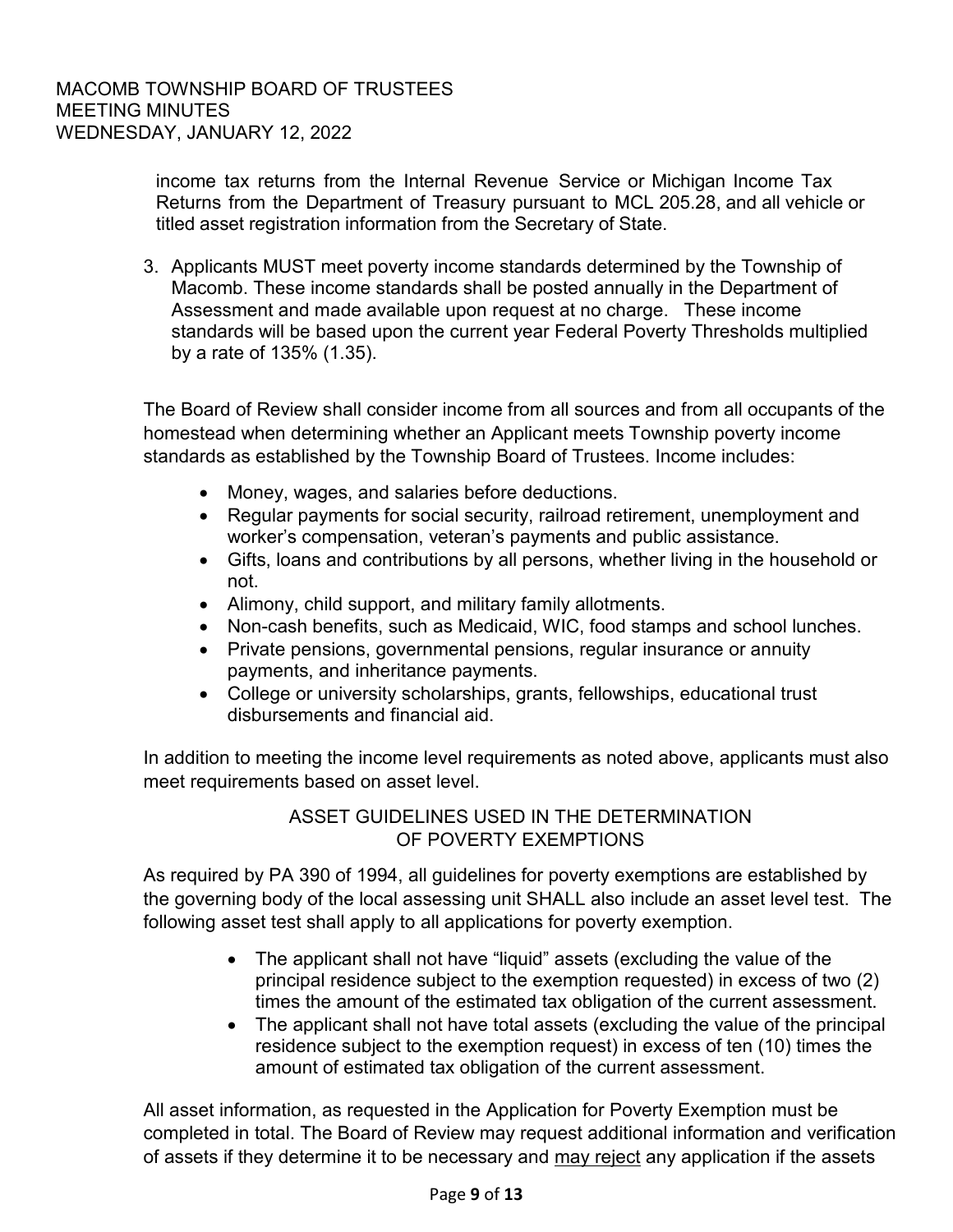are not properly identified.

Liquid Assets may include but are not limited to:

- Bank accounts
- Stocks and Bonds
- IRA's and other investment accounts
- Pension
- Life Insurance Policies
- Inheritance
- Money received from the sale of property such as stocks, bonds, a house or car unless a person is in the specific business of selling such property.

•

In addition, total assets may also include but are not limited to:

- A second home
- Excess or vacant land
- Rental property
- Buildings other than the residence
- Equipment
- Other personal property of value
- Extraordinary vehicles
- Recreational vehicles shall not exceed the amount of the current annual property tax obligation. Recreational vehicles include snowmobiles, boats, jet skis, camping trailers, travel trailers, motorcycles, motor homes, off-road vehicles, or anything else which may be considered a recreational vehicle.
- Food or housing received in lieu of wages and the value of food and fuel produced and consumed on farms.

It is not the intent of the Township to adopt a policy of an individual being "automatically entitled" to exemption.

## **MOTION by Leon Drolet seconded by Peter J. Lucido III to Adopt the 2022 Real Property Tax Poverty Exemption Guidelines and Resolution**

**Roll Call Vote Summary: (7 - 0 - 0) Ayes – Leon Drolet, Peter J. Lucido III, Frank A. Cusumano Jr., Nancy Nevers, Charles Oliver, Kristi Pozzi, Frank Viviano Nays - None Abstain - None**

# **RESOLUTION DECLARED ADOPTED this 12th day of January, 2022.**

**SUPERVISOR'S OFFICE:**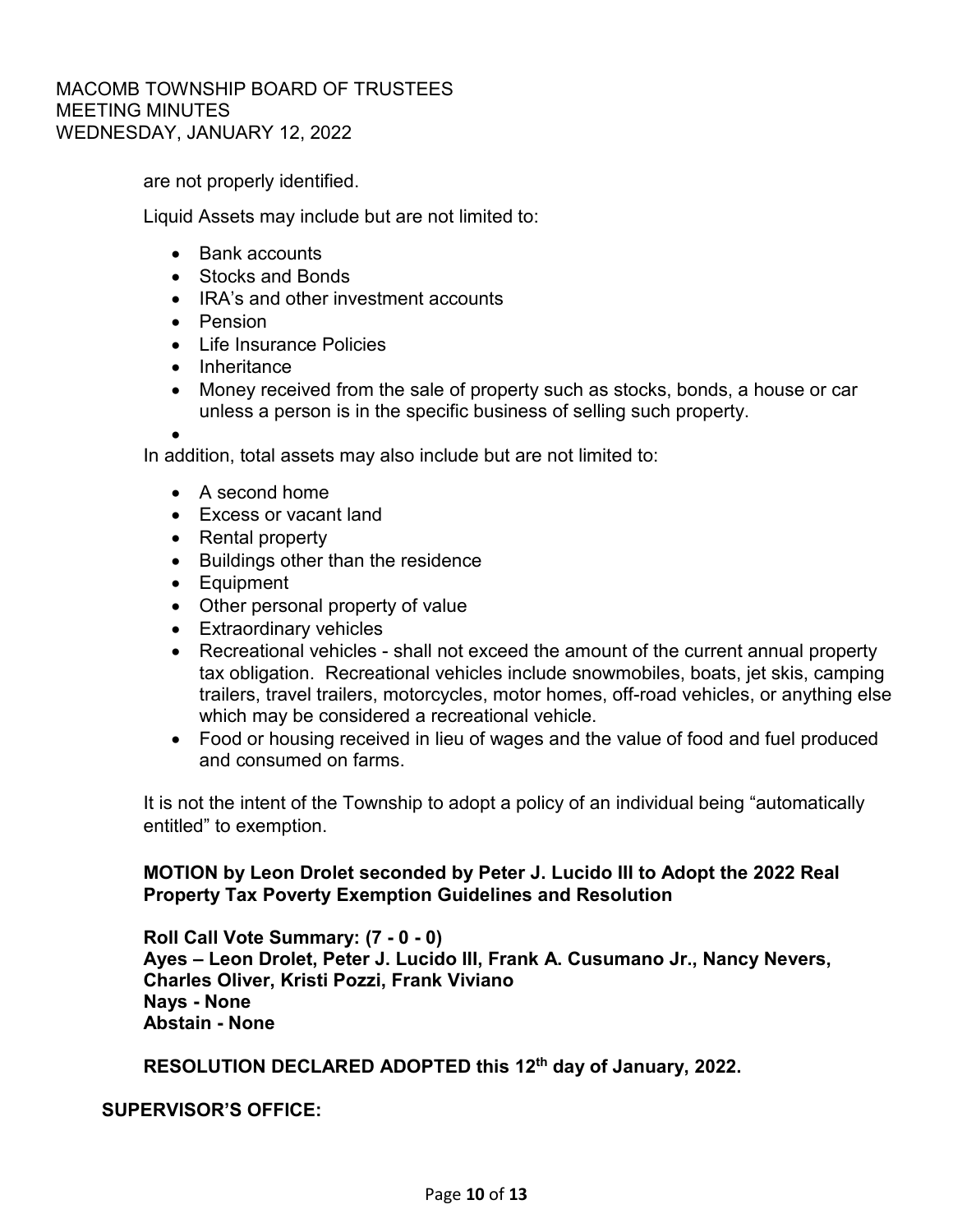16. Request to Approve a Resolution to Amend Tax Abatement Standards for Plant Rehabilitation in Industrial Districts

# **TOWNSHIP OF MACOMB MACOMB COUNTY, MICHIGAN**

# **RESOLUTION TO AMEND TAX ABATEMENT STANDARDS FOR PLANT REHABILITATION IN INDUSTRIAL DISTRICTS**

At the regular meeting of the Township Board of Macomb Township, Macomb County, Michigan, held at the Township Hall at 54111 Broughton, Macomb Township, MI 48042, on the 12<sup>th</sup> day of January, 2022, commencing at 6:30 p.m.

Present: Viviano, Pozzi, Drolet, Cusumano, Lucido, Nevers, Oliver Absent: None

The following Resolution was offered by Oliver and seconded by Drolet.

WHEREAS, Macomb Township currently has in place Tax Abatement Standards adopted February 27, 1991, pursuant to Public Act 198 of 1974; and

WHEREAS, the Township Board has determined that it is necessary to establish revised standards for review of applications for Industrial Facility Exemption Certificates; and

WHEREAS, the primary goal of Macomb Township is to provide an atmosphere which will encourage capital formation and investment in the Township; and

WHEREAS, a major goal of the Township is the creation and retention of jobs for Township residents as a result of this capital formation and investment in the Township;

NOW, THEREFORE, BE IT RESOLVED, that the Board of Macomb Township, hereby adopts the following:

The guidelines involving the term of an Industrial Facility Exemption Certificate which may be granted pursuant to Public Act 198 of 1974, are adopted effective immediately as follows:

- 1. The project will expand the Township's tax base.
- 2. The project will create employment opportunities for Macomb Township residents.
- 3. The project will promote the diversification of the Township's present industrial and manufacturing base.
- 4. The applicant must be in compliance with all applicable State statues and Township ordinances, and has no pending or current litigation against the Township, including property assessment appeals to the Michigan Tax Tribunal.
- 5. The criteria set forth above is not intended to be all inclusive, and the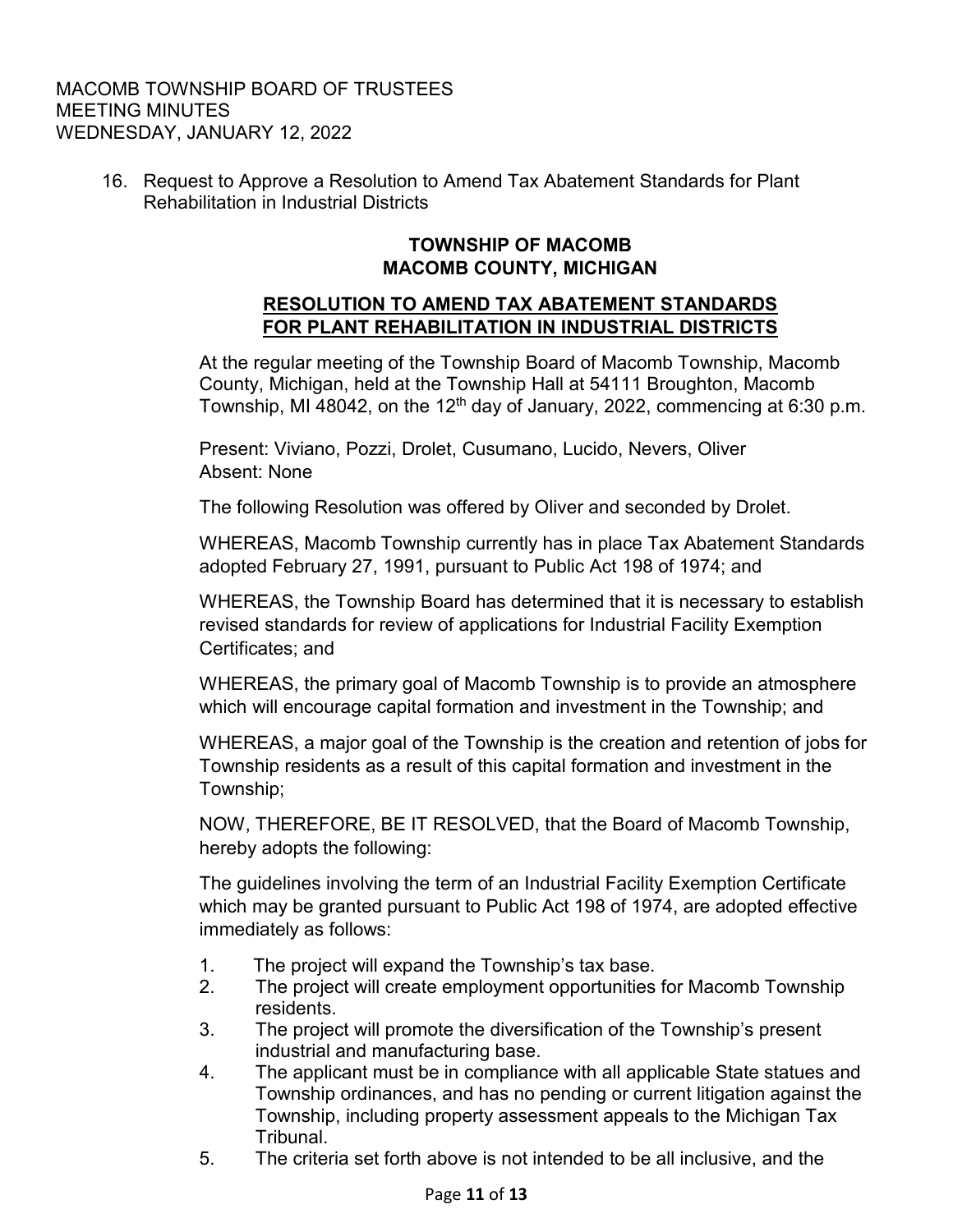Township reserves the discretion to consider such additional goals and criteria as may be relevant.

- 6. Applications requesting abatement pursuant to Public Act 198 of 1974 shall be entitled an abatement up to nine (9) years, if the goals and criteria set forth above are established by the applicant.
- 7. The applicant will provide documentation and other information as required by the Township to verify the amount of capital improvement and employment of Township residents, if so requested.
- 8. Failure to comply with the terms of the tax abatement will result in the Township Board requesting the State Tax Commission to revoke the Facility's Exemption Certificate.
- 9. The Township may deny the issuance of an Industrial Facility Exemption Certificate if the applicant has received a prior tax abatement.
- 10. These guidelines are advisory only, and are not intended to, and do not restrict the discretion of the Township Board to vary or depart from the guidelines for reasons that the Township Board may determine as in the best interest of the Township.

11.

Any and all resolutions in conflict herewith are repealed only to the extent necessary to give full force and effect to the foregoing provisions.

This Resolution is deemed severable. Should any provision, clause, word or sentence be deemed unenforceable, the remainder shall remain in full force and effect.

**MOTION by Charles Oliver seconded by Leon Drolet to approve the Resolution to Amend Tax Abatement Standards for Plant Rehabilitation in Industrial Districts**

**Roll Call Vote Summary: (7 - 0 - 0) Ayes – Charles Oliver, Leon Drolet, Frank A. Cusumano Jr., Peter J. Lucido III, Nancy Nevers, Kristi Pozzi, Frank Viviano Nays - None Abstain - None**

**RESOLUTION DECLARED ADOPTED this 12th day of January, 2022.**

17. Request to Extend the Grant Writing Agreement for Team Roe

**MOTION by Leon Drolet seconded by Kristi Pozzi to Extend the existing Grant Writing Agreement for Team Roe for six months to include an update to the Board in three months.**

**Vote Summary: (7 - 0 - 0) Ayes - Frank A. Cusumano Jr., Peter J. Lucido III, Nancy Nevers, Charles Oliver, Leon Drolet, Kristi Pozzi, Frank Viviano Nays - None Abstain - None**